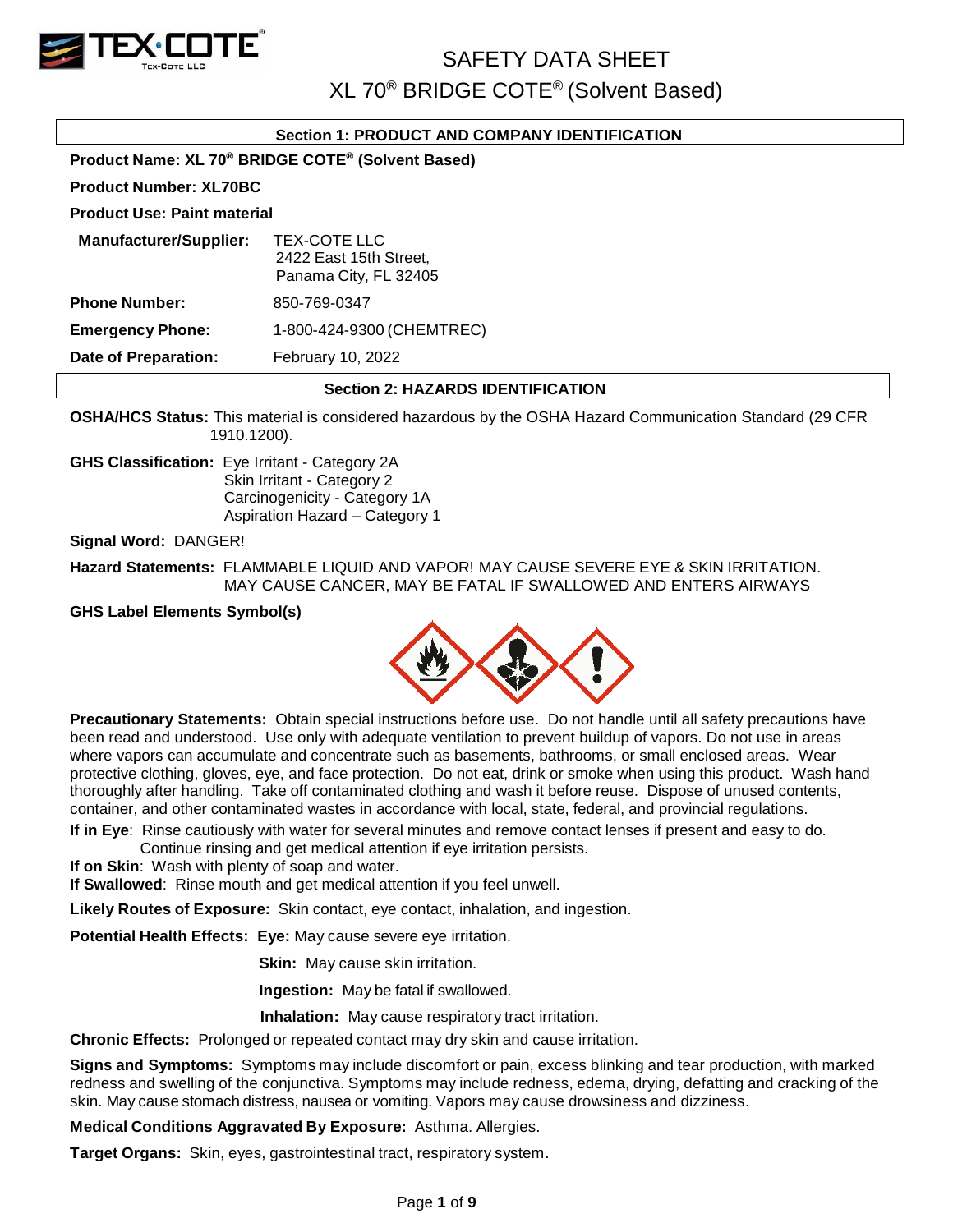

# XL 70® BRIDGE COTE® (Solvent Based)

## **Potential Environmental Effects:** May cause long-term adverse effects in the aquatic environment. See Section 12 for more information.

# **Hazards Not Otherwise Classified (HNOC):** None known

**Unknown Acute Toxicity:** 55% of the mixture consists of ingredient(s) of unknown toxicity.

# **Section 3: HAZARDS INFORMATION ON INGREDIENTS**

#### **Substance/mixture:** Mixture

| Ingredient                                  | CAS#                | <b>Wt.</b> % |
|---------------------------------------------|---------------------|--------------|
| <b>Titanium Dioxide</b>                     | 13463-67-7          | $1 - 10$     |
| Trade Secret                                | <b>Trade Secret</b> | $10 - 20$    |
| <b>Mineral Spirits</b>                      | 8032-32-4           | $15 - 25$    |
| Perlite                                     | 93763-70-3          | $5 - 15$     |
| Crystalline Silica - Quartz                 | 14808-60-7          | $5 - 15$     |
| Kerosene                                    | 8008-20-6           | $1 - 5$      |
| Solvent Naphtha (Petroleum), Heavy Aromatic | 64742-94-5          | $1 - 5$      |

The exact percentage (concentration) of composition has been withheld as a trade secret. See section 8 for occupational exposure limit information

# **Section 4: FIRST AID MEASURES**

**Eye Contact:** In case of contact, immediately flush eyes with plenty of water. Remove contact lenses, if worn. If irritation persists, get medical attention.

- **Skin Contact:** In case of contact, immediately flush skin with plenty of water. Call a physician if irritation develops and persists.
- **Inhalation:** If breathed in, move person into fresh air. If not breathing, give artificial respiration. If breathing is difficult, give oxygen. Get medical attention.
- **Ingestion:** DO NOT induce vomiting. If victim is conscious and alert, give 2 cupfuls of water. Never give anything by mouth to an unconscious person. Seek medical attention or call poison control immediately.
- **General Advice:** In case of accident or if you feel unwell, seek medical advice immediately. (Show the label or SDS where possible).

**Note to Physicians:** Symptoms may not appear immediately.

# **Section 5: FIRE FIGHTING MEASURES**

**Flammability:** NFPA Class IIIA

**Flash Point:** 105°F (38.7°C) TTC

**Explosive Limits:** LEL: 0.6 % UEL: 7.0 %

**Auto-ignition Point:** 229°C (444°F)

**Special Fire Fighting Procedures:** Self-contained respiratory protection should be provided for fire fighters fighting fires in buildings or confined areas. Storage containers exposed to fire should be kept cool with water spray to prevent pressure build-up. Stay away from heads of containers that have been exposed to intense heat or flame.

**Unusual Fire and Explosion Hazards:** No data available.

**Hazardous Combustion Products:** Carbon monoxide, carbon dioxide

**Suitable Extinguishing Media:** Use carbon dioxide, dry powder, foam, or water spray / fog.

**Unsuitable Extinguishing Media:** None known.

**Explosion Data:**

**Sensitivity to Mechanical Impact:** None

**Sensitivity to Static Discharge:** Product may be sensitive to static discharge, which could result in fire or explosion.

**Protection of Firefighters:** Keep upwind of fire. Wear full fire fighting turn-out gear (full Bunker gear) and respiratory protection (SCBA).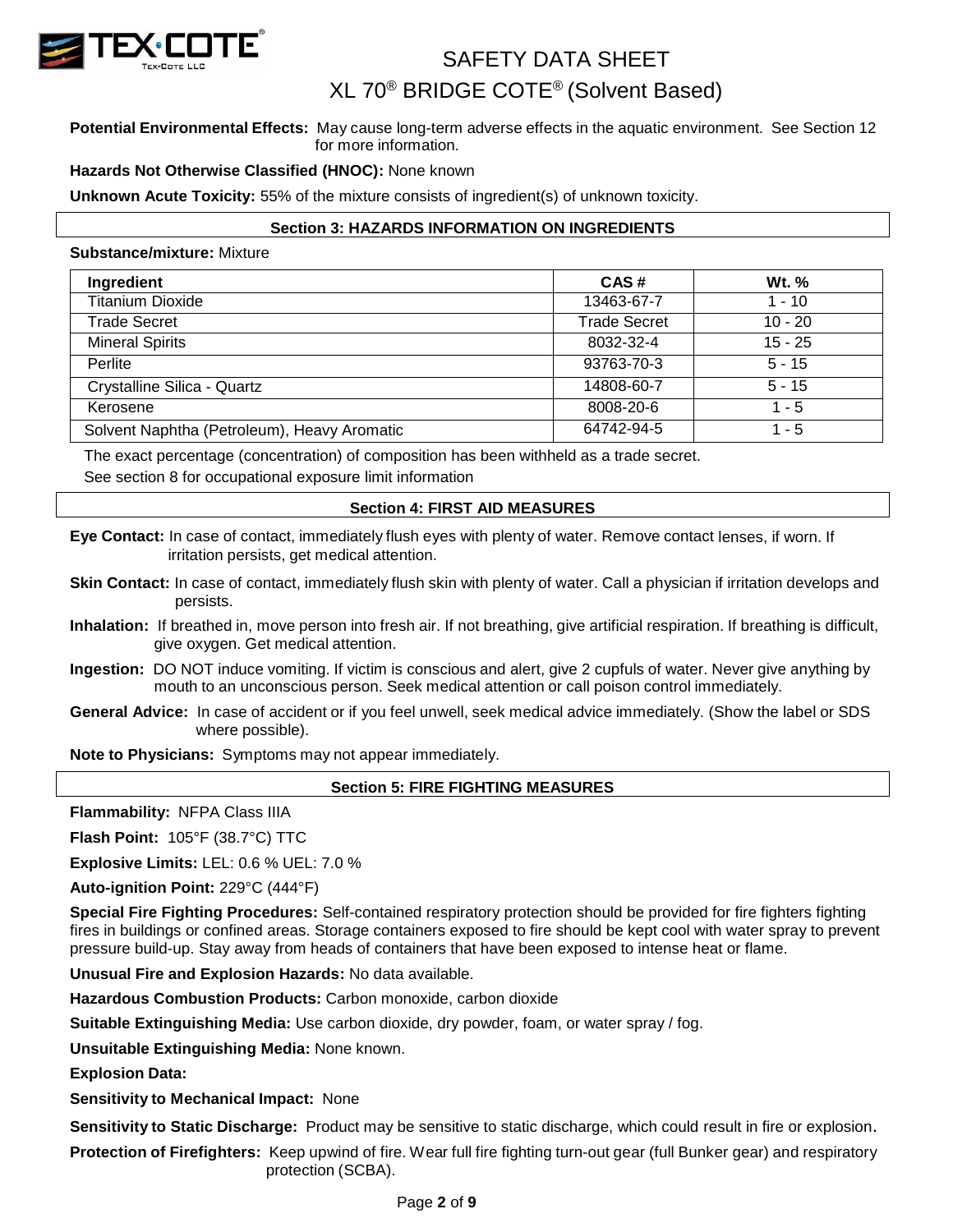

XL 70® BRIDGE COTE® (Solvent Based)

# **Section 6: ACCIDENTAL RELEASE MEASURES**

**Personal Precautions:** Use personal protection recommended in Section 8. Isolate the hazard area and deny entry to unnecessary and unprotected personnel.

**Environmental Precautions:** Keep out of drains, sewers, ditches, and waterways. Minimize use of water to prevent environmental contamination.

**Methods for Containment:** Contain and/or absorb spill with inert material (e.g. sand, vermiculite), then place in a suitable container. Do not flush to sewer or allow entering waterways. Use appropriate Personal Protective Equipment (PPE).

**Steps To Be Taken In Case Material Is Released Or Spilled:** Isolate the immediate area. Prevent unauthorized entry. Eliminate all sources of ignition in area and downwind of the spill area. Stay upwind, out of low areas, and ventilate closed spaces before entering. All equipment used when handling this product must be grounded or nonsparking. Do not touch or walk through spilled material. Stop leak if you can do so without risk. Prevent entry into waterways, sewers, or confined areas. A vapor suppressing foam may be used to reduce vapors. Absorb or cover with dry earth, sand, or other non-combustible absorbent material.

#### **Other Information:** Not available.

# **Section 7: HANDLING AND STORAGE**

**Handling:** Read carefully all cautions and directions on product label before use. Since empty container, retains residue, follow all label warnings even after container is empty. Dispose of empty container according to all regulations. Do not reuse this container. Do not use near any source of heat or open flame, furnace areas, pilot lights, stoves, etc. Ensure all equipment is electrically grounded before beginning transfer operations. Avoid prolonged skin contact. Avoid contact with skin and eyes. Do not swallow. Do not breathe gas/fumes/vapor/spray. Handle and open container with care. When using do not eat or drink. Wash hands before eating, drinking, or smoking.

**Storage:** Keep out of the reach of children. Keep container tightly closed. Store in a cool dry place. Do not store near any source of heat or open flame, furnace areas, pilot lights, stoves, etc. Keep from freezing.

# **Section 8: EXPOSURE CONTROLS / PERSONAL PROTECTION**

# **Exposure Guidelines**

# **Respiratory Equipment (Specify Type)**

For use in areas with inadequate ventilation or fresh air, wear a properly maintained and properly fitted NIOS approved respirator for organic solvent vapors. For OSHA controlled work places and other regular users - Use only with adequate ventilation under engineered air control systems designed to prevent exceeding the appropriate TLV. A dust mask does not provide protection against vapors.

# **Eye Protection**

Chemical splash goggles should be worn to prevent eye contact.

# **Protective Gloves**

Wear gloves with as much resistance to the chemical ingredients as possible. Glove materials such as nitrile rubber may provide protection. Glove selection should be based on chemicals being used and conditions of use. Consult your glove supplier for additional information. Gloves contaminated with product should be discarded and not reused.

#### **Other Protective Clothing**

Various application methods can dictate use of additional protective safety equipment, such as impermeable aprons, etc., to minimize exposure. Before reuse, thoroughly clean any clothing or protective equipment that has been contaminated by prior use. Discard any clothing or other protective equipment that cannot be decontaminated, such as gloves or shoes.

#### **Ventilation**

Use process enclosures, local exhaust ventilation, or other engineering controls to control airborne levels below recommended exposure limits. Use only with adequate ventilation to prevent buildup of vapors. Do not use in areas where vapors can accumulate and concentrate, such as basements, bathrooms or small enclosed areas. Whenever possible, use outdoors in an open air area. **Do not use indoors.** In closed spaces, insure a cross ventilation of moving fresh air across and thru the work area. If strong odor is noticed or you experience slight dizziness, headache, nausea or eye- watering -- STOP -- ventilation is inadequate. Leave area immediately and move to fresh air. Wash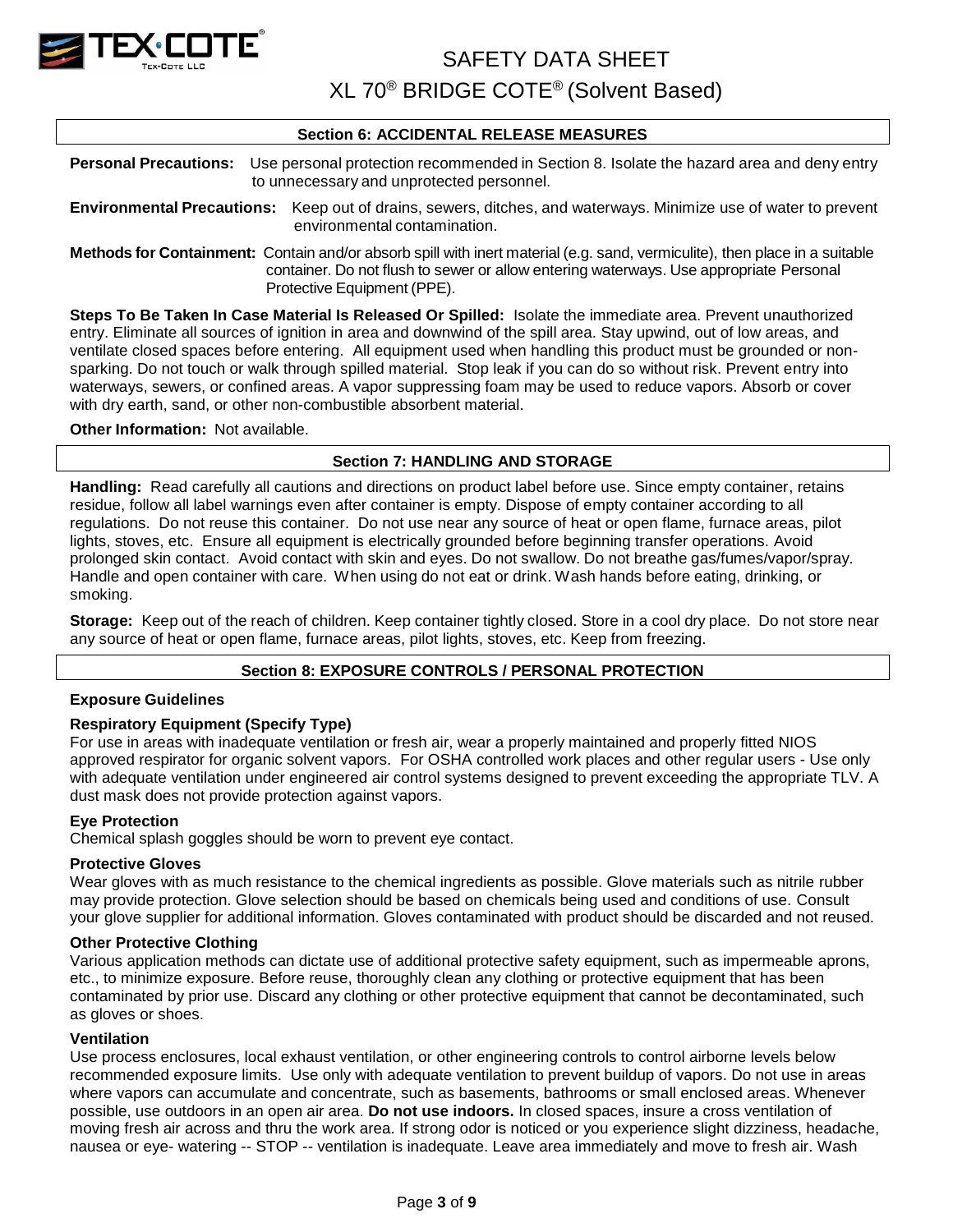

# XL 70® BRIDGE COTE® (Solvent Based)

hands thoroughly after use and before eating, drinking, or smoking. Do not eat, drink, or smoke in the work area. Facilities storing or handling this material should be equipped with an emergency eyewash and safety shower.

# **Exposure Limits:**

| Ingredient                                     | <b>OSHA PEL, ACGIH-TLV</b>                                                                                           |
|------------------------------------------------|----------------------------------------------------------------------------------------------------------------------|
| <b>Mineral Spirits</b>                         | OSHA PEL:100 PPM, ACGIH TLV: 100 PPM, NIOSH: 350 mg/m3                                                               |
|                                                | TWA (related to Stoddard solvent) 1800 mg/m3 Ceiling (15 min) (related to                                            |
|                                                | Stoddard solvent)                                                                                                    |
| Perlite                                        | OSHA PEL: 10mg/m3, ACGIH TLV: 5mg/m3                                                                                 |
| <b>Crystalline Silica Quartz</b>               | OSHA PEL: 5 mg/m3, ACGIH TLV: 5 mg/m3                                                                                |
| Titanium dioxide                               | OSHA PEL: 15mg/m3, ACGIH TLV: 10mg/m3                                                                                |
| Kerosene                                       | ACGIH 200 mg/m3                                                                                                      |
| Solvent Naphtha (Petroleum), heavy<br>Aromatic | OSHA PEL 400ppm (petroleum distillates, naphtha) OSHA STEL not listed, ACGIH<br>TLV not listed ACGIH STEL not listed |

**Engineering Controls:** Use ventilation adequate to keep exposures (airborne levels of dust, fume, vapor, etc.) below recommended exposure limits. Ventilation equipment must be explosion proof.

#### **Personal Protective Equipment:**

**Eye/Face Protection:** Chemical safety glasses, goggles, and face shields .

**Hand Protection:** Impermeable chemical handling gloves for skin protection

**Skin and Body Protection:** Wear suitable Impermeable protective clothing.

**Respiratory Protection:** When spraying this material use a NIOSH approved cartridge respirator or gas mask suitable to keep airborne mists and vapor concentrations below the time weighted threshold limit values. When using in poorly ventilated and confined spaces, use a fresh-air supplying respirator or a self-contained breathing apparatus.

**General Hygiene Considerations:** Handle according to established industrial hygiene and safety practices.

| <b>Section 9: PHYSICAL AND CHEMICAL PROPERTIES</b> |  |  |  |
|----------------------------------------------------|--|--|--|
| Milky liquid.                                      |  |  |  |
| Not available.                                     |  |  |  |
| Mild odor.                                         |  |  |  |
| Not available.                                     |  |  |  |
| Liquid.                                            |  |  |  |
| Not available.                                     |  |  |  |
| 100 - 130 KU                                       |  |  |  |
| Not available.                                     |  |  |  |
| $> 100 \text{ C}$ ( $> 212 \text{ F}$ )            |  |  |  |
| 105°F (38.7°C) TTC                                 |  |  |  |
| Not available.                                     |  |  |  |
| $0.7\%$ (V).                                       |  |  |  |
| 6.5 %(V).                                          |  |  |  |
| Not available.                                     |  |  |  |
| Lighter than air.                                  |  |  |  |
| 1.31                                               |  |  |  |
| Insoluble.                                         |  |  |  |
| Not available.                                     |  |  |  |
| 444°F (229°C)                                      |  |  |  |
|                                                    |  |  |  |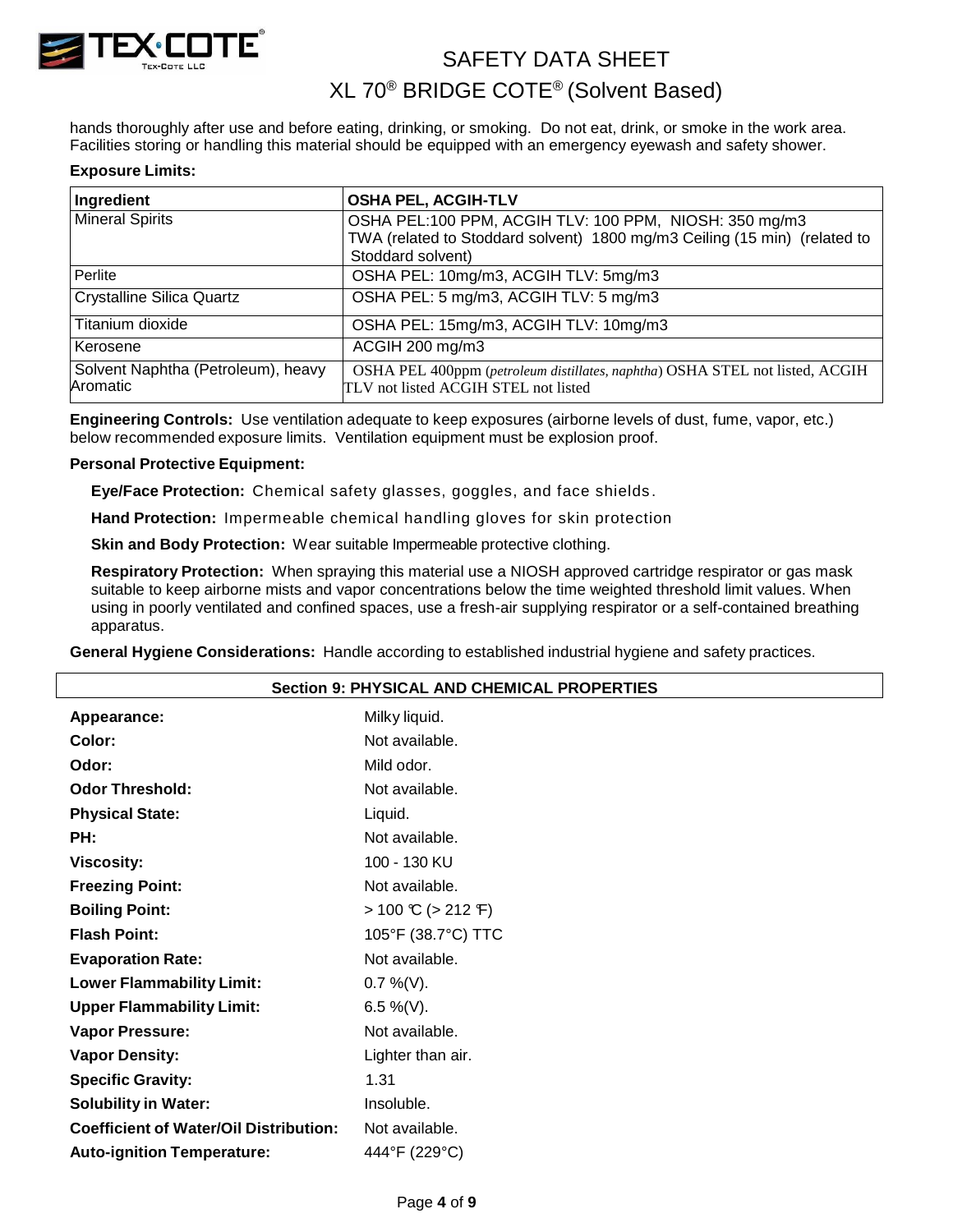

**Percent Volatile, wt. %:** 27-30%. **VOC content:** 328 grams/liter

# **Section 10: STABILITY AND REACTIVITY**

**Stability:** Stable under normal storage conditions.

**Conditions to Avoid- Instability:** No data available.

**Incompatibility - Materials To Avoid:** Incompatible with oxidizing agents.

**Hazardous Decomposition Or Byproducts:** Thermal decomposition may produce carbon monoxide and carbon dioxide. **Possibility of Hazardous Reactions: Will occur [ ] Will not occur [ X ]** 

**Conditions To Avoid - Hazardous Reactions:** No data available.

# **Section 11: TOXICOLOGY INFORMATION**

# **EFFECTS OF ACUTE EXPOSURE**

# **Component Analysis**

| Ingredient                                            | $LD_{50}$ (oral)   | $LD_{50}$ (Dermal)    | $LC_{50}$ (Inhalation) |
|-------------------------------------------------------|--------------------|-----------------------|------------------------|
| Titanium dioxide                                      | > 10000 mg/kg, rat | > 10000 mg/kg, rabbit | > 6.82 mg/L, Rat 4hr   |
| Crystalline Silica - Quartz                           | >22500 mg/kg, rat  | Not available         | Not available          |
| Perlite                                               | Not available      | Not available         | Not available          |
| <b>Mineral Spirits</b>                                | $>3000$ mg/kg, rat | Not available         | 5.5 mg/l Rabbit        |
| Kerosene                                              | >2000 mg/kg        | Not available         | $>5$ mg/l              |
| Solvent Naphtha (Petroleum),<br><b>Heavy Aromatic</b> | >5000 mg/kg        | Not available         | $>590$ mg/m3           |

**Eye:** May cause eye irritation. Symptoms may include discomfort or pain, excess blinking and tear production, with marked redness and swelling of the conjunctiva.

**Skin:** May cause skin irritation. Symptoms may include redness, edema, drying, defatting and cracking of the skin.

**Ingestion:** May be harmful if swallowed. May cause stomach distress, nausea or vomiting.

**Inhalation:** May cause respiratory tract irritation. Vapors maycause drowsiness and dizziness.

# **EFFECTS OF CHRONIC EXPOSURE**

**SKIN CORROSION / IRRITATION**: Studies on laboratory animals have shown similar materials to cause skin irritation after repeated or prolonged contact. Repeated direct application to the skin can produce defatting dermatitis and kidney damage in laboratory animals. The significance of these animal study results to human health is unclear.

**SERIOUS EYE DAMAGE / IRRITATION**: Studies on laboratory animals have associated similar materials with eye and respiratory tract irritation.

**RESPIRATORY OR SKIN SENSITIZATION**: Skin sensitization was not evident in animal studies.

**ASPIRATION HAZARD**: This material presents an aspiration hazard.

**MUTAGENIC DATA**: No data.

**IMMUNOTOXICITY**: No data.

**NEUROTOXICITY**: Repeated exposure to elevated concentrations of hydrocarbon solvents can produce a variety of transient CNS effects (e.g., dizziness, headache, narcosis, etc.)

# **DEVELOPMENTAL/REPRODUCTIVE**: No data.

**CARCINOGEN STATUS**: There is inadequate evidence for the carcinogenicity of petroleum solvents in humans. This product contains crystalline silica (quartz) as an impurity. Chronic exposure to crystalline silica dust at concentrations exceeding occupational exposure limits may cause silicosis. The NTP's Ninth Report on Carcinogens lists crystalline silica (respirable size) as a known human carcinogen. IARC concluded that there is sufficient evidence in humans for the carcinogenicity of inhaled (respirable) crystalline silica. TITANIUM DIOXIDE HAS BEEN CLASSIFIED BY THE IARC AS A GROUP 2B CARCINOGEN "POSSIBLY CARCINOGENIC TO HUMANS.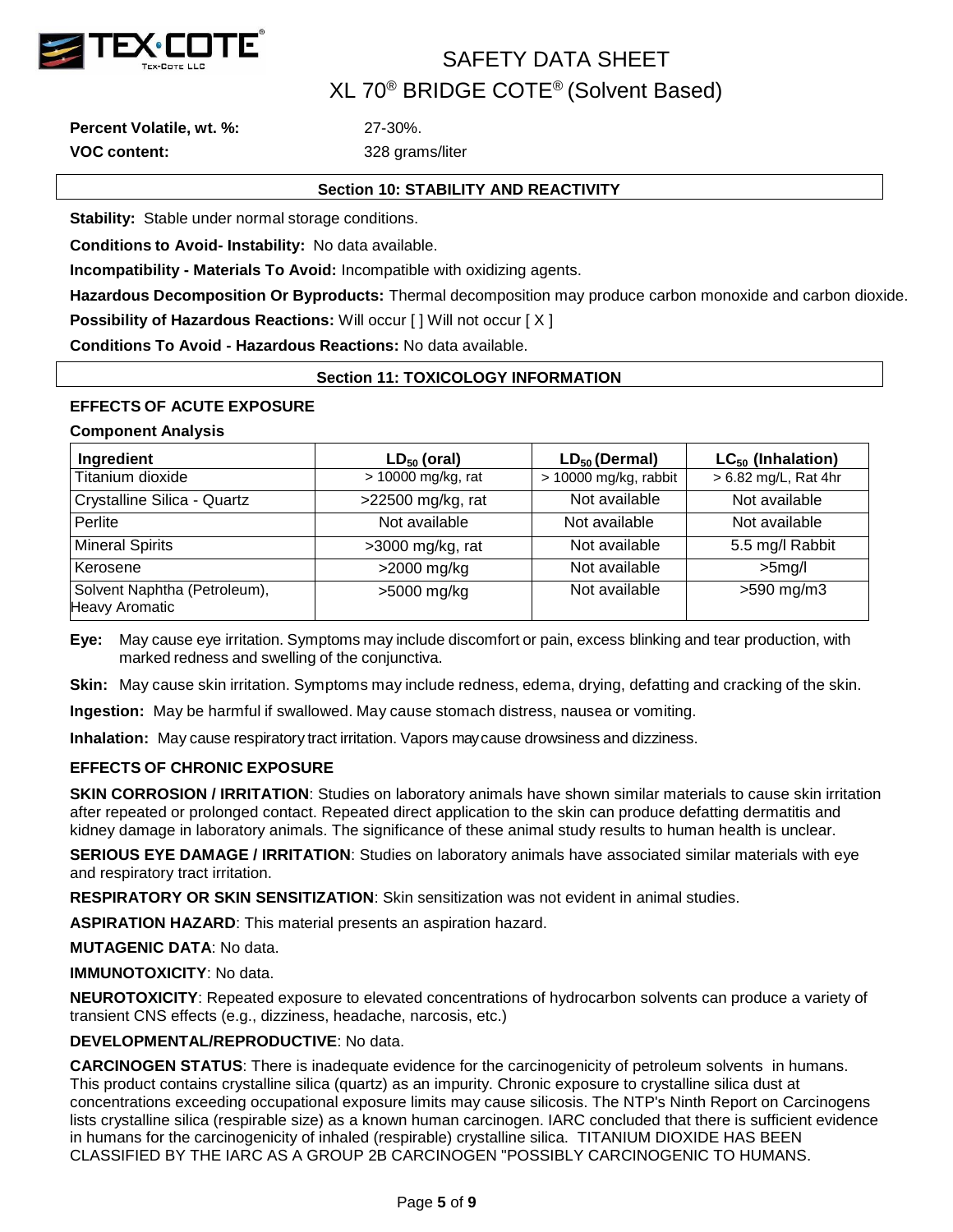

**Target Organs:** Not available.

**Chronic Effects:** Hazardous by WHMIS criteria.

**Carcinogenicity:** Hazardous by WHMIS criteria.

| Ingredient                                  | Chemical Listed as Carcinogen or Potential Carcinogen* |
|---------------------------------------------|--------------------------------------------------------|
| Titanium dioxide                            | G-A4, I-2B                                             |
| Crystalline Silica - Quartz                 | G-A1, I-1, N-1                                         |
| Perlite                                     | I-3                                                    |
| <b>Mineral Spirits</b>                      | Not Applicable                                         |
| Kerosene                                    | Not Applicable                                         |
| Solvent Naphtha (Petroleum), Heavy Aromatic | Not Applicable                                         |

\* See Section 15 for more information.

**Mutagenicity:** Not hazardous by WHMIS criteria.

**Reproductive Effects:** Not hazardous by WHMIS criteria.

**Developmental Effects: Teratogenicity:** Not hazardous by WHMIS criteria.

**Embryotoxicity:** Not hazardous by WHMIS criteria.

**Respiratory Sensitization:** Not hazardous by WHMIS criteria.

**Skin Sensitization:** Not hazardous by WHMIS criteria.

**Toxicologically Synergistic Materials:** Not available.

# **Section 12: ECOLOGICAL INFORMATION**

**Ecotoxicity:** May cause long-term adverse effects in the aquatic environment.

**Persistence / Degradability:** Not available.

**Bioaccumulation / Accumulation:** Not available.

**Mobility in Environment:** Not available.

# **Section 13: DISPOSAL CONSIDERATIONS**

# **Disposal Instructions:**

This material must be disposed of in accordance with all local, state, provincial, and federal regulations. Do not empty into drains.

# **STEPS TO BE TAKEN IN CASE MATERIAL IS RELEASED OR SPILLED**

Eliminate ignition sources, provide good ventilation, dike spill area and add absorbent earth or sawdust to spilled liquid. Thoroughly wet w/ water and mix.

# **WASTE DISPOSAL METHOD**

Collect absorbent/water/spilled liquid mixture into metal containers and add enough water to cover. Consult local, state & federal hazardous waste regulation before disposing into approved hazardous waste landfills. Obey relevant laws.

# **PRECAUTIONS TO BE TAKEN IN HANDLING AND STORING**

Use non-sparking utensils when handling this material. Avoid hot metal surface. Use in cool, well-ventilated areas. Keep containers closed when not in use. Keep away from excessive heat and open flames.

# **OTHER PRECAUTIONS**

Smoking in area where this material is used should be strictly prohibited. Tools used with this material should be made from aluminum, brass or copper. Plastic utensils should not be used.

# **Section 14: TRANSPORTATION INFORMATION**

**Shipping Information:**

# **US DOT INFORMATION**: 49 CFR 172.101

Proper Shipping Name.............. ....: Paint Related Material, Not Regulated

"The above transport information is for non-bulk packaging only (≤ 119 gallons).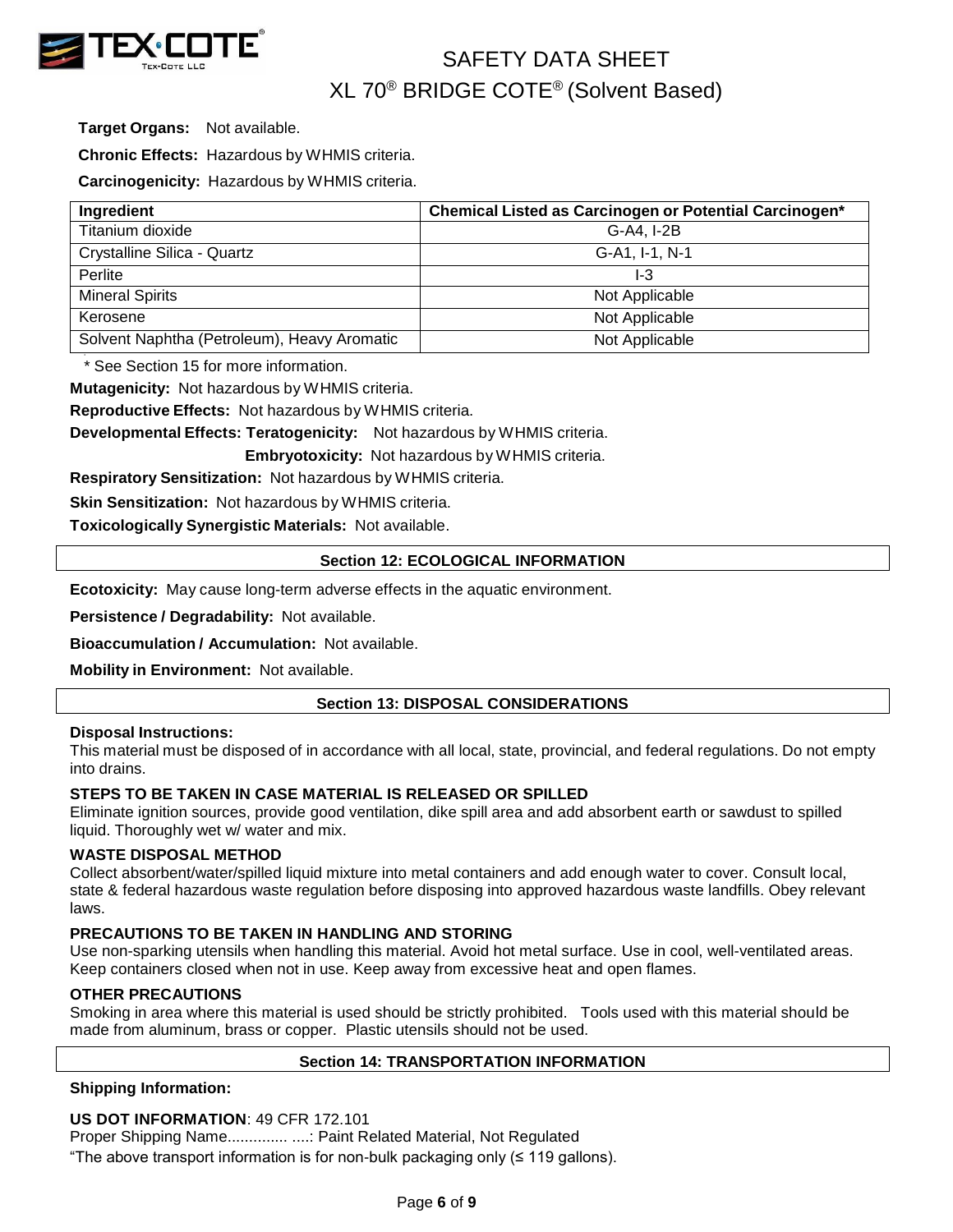

# **TDG Classification:**

Proper Shipping Name..................... ....: Paint Related Material, Not Regulated

# **Section 15: REGULATORY INFORMATION**

#### **(Not meant to be all inclusive-selected regulations represented)**

#### **US Regulations:**

**Status Of Substances Lists:** The Concentrations Shown In Section II Are Maximum Ceiling Levels (Weight %) to be used for calculations for regulations. A reportable quantity is a quantity of a hazardous substance that trigger reporting requirements under the Comprehensive Environmental Response Compensation And Liability Act (CERCLA). If a spill of a substance exceeds it's reportable quantity (RQ) in CFR 302.3,Table 40 302.4 Appendix A & 302.4 Appendix B, the release must be reported to The National Response Center At (800) 424-8802, The State Emergency Response Commission (SERC), And community emergency coordinators likely to be affected.

# **Components present that could require reporting under the statute are:** NONE KNOWN

Superfund Amendments And Reauthorization Act Of 1986 (SARA) Title III Requires emergency planning based on the Threshold Quantities(TPQ'S) and release reporting based on Reportable Quantities (RQ'S) In 40 CFR 355 Appendix A&B Extremely Hazardous Substances. The emergency planning and release requirements of 40 CFR 355 apply to any facility at which there is present any amount of any extremely hazardous substance(EHS) equal to or in excess of it's Threshold Planning Quantity(TPQ).

# **Components present that could require reporting under the statute are:** NONE KNOWN

EPCRA 40 CFR 372(Section 313) Requires EPA and the States to annually collect data on releases of certain toxic materials from industrial facilities, and make the data available to the public in the Toxics Release Inventory(TRI). This information must be included in all SDS'S that are copied and distributed or compiled for this material. Reporting Threshold: Standard: A facility must report if it manufactures (including imports) or processes 25,000 pounds or more or otherwise uses 10,000 pounds or more of a listed toxic chemical during the calendar year.

#### **Components present that could require reporting under the statute are: See Section III**

The components of this product are listed or excluded from listing on the US Toxic Substance Control Act (TSCA) chemical substance inventory. Mixtures shall be assumed to present the same health hazards as do the components which comprise one percent (by weight or volume) or greater of the mixture, except that the mixture shall be assumed to present a carcinogenic hazard if it has a component in concentrations of 0.1 percent or greater. The remaining percentage of unspecified ingredients, if any, are not contained in above DeMinimis concentrations and/or are believed to be non-hazardous under the OSHA Hazard Communication Standard (29 CFR 1910.1200), and may consist of pigments, fillers, defoamers, wetting agents, resins, dryers,anti-bacterial agents, water and/or solvents in varying concentrations.

#### **International Regulations:**

# **Canadian WHMIS:**

CLASS B - FLAMMABLE AND COMBUSTIBLE MATERIALS Division 3 - Combustible Liquid WHMIS classification of Division 3 of class B

# **Canadian Environmental Protection Act (CEPA):**

NONE KNOWN

All of the components of this product are exempt or listed on the DSL. See section 2 for composition /information on ingredients.

# **Global Inventories**

| Ingredient                  | <b>DSL/NDSL</b> |
|-----------------------------|-----------------|
| Titanium dioxide            | DSL             |
| Perlite                     | DSL             |
| Crystalline Silica - Quartz | DSL             |

**EINECS:** NO INFORMATION ON INVENTORY.

# **State Regulations:**

**California:** California Proposition 65: The following Statement is made in order to comply with The California Safe Drinking Water and Toxic Enforcement Act of 1986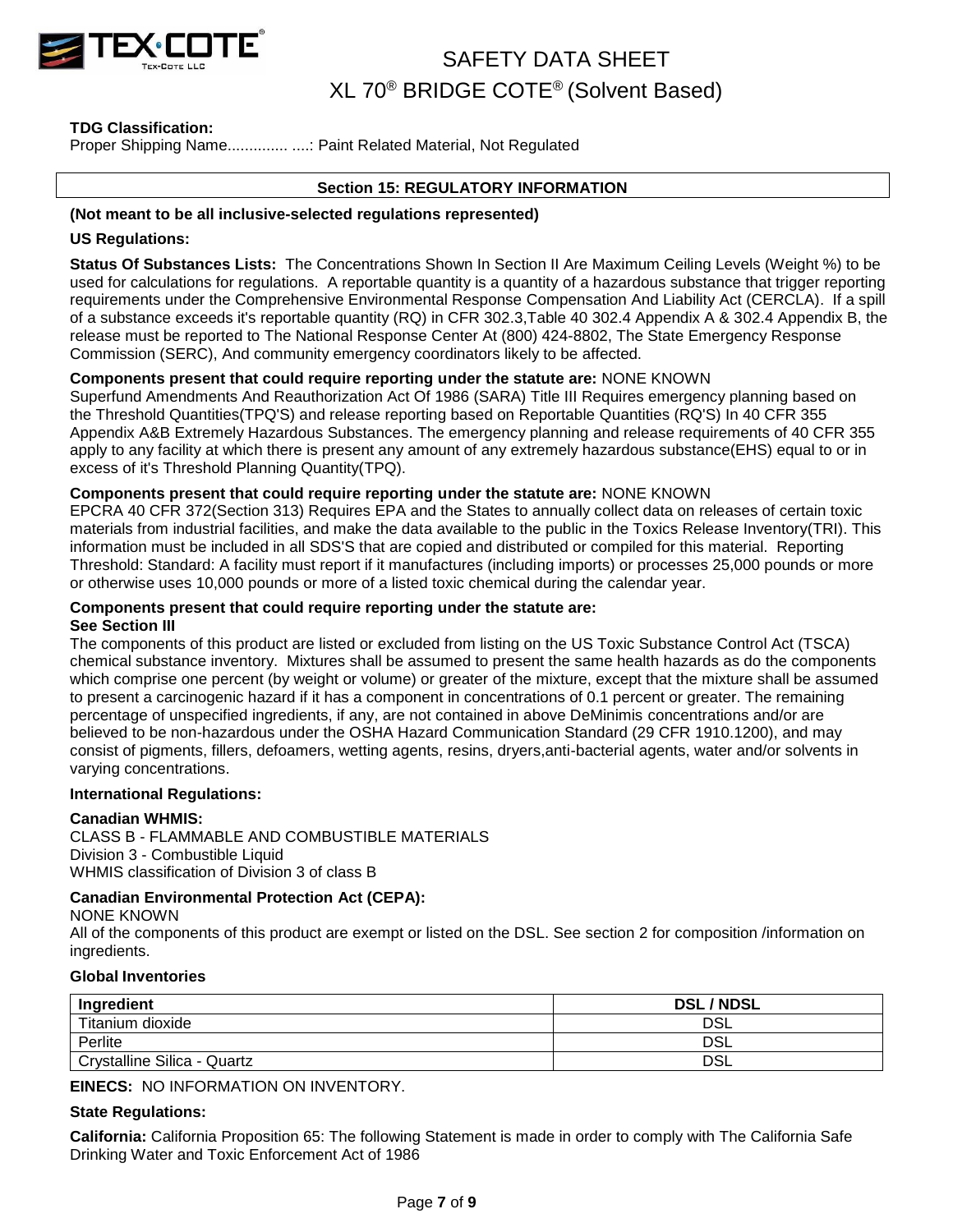

XL 70® BRIDGE COTE® (Solvent Based)

"WARNING: This product contains the chemical(s) appearing below known to the State of California to:

# **A: Cause Cancer:**

PRESENT AT GREATER THAN OR EQUAL TO 0.1% SEE SECTION II \*If tinted contains Carbon Black: CAS#1333-86-4 and may also contains amounts of Crystalline Silica: CAS#14808-60-7

# **B: Cause Birth Defects or other Reproductive Harm :**

PRESENT AT GREATER THAN OR EQUAL TO 0.1% SEE SECTION II In addition to the above named chemical(s)(if any),this product may contain trace amounts of chemicals, known to the State of California, to cause Cancer or Birth Defects and other Reproductive Harm

# **US EPA SARA Title III**

| US EPA SARA TITIE III                                                                                     |                         |                            |                                                |                |
|-----------------------------------------------------------------------------------------------------------|-------------------------|----------------------------|------------------------------------------------|----------------|
| Hazardous Components (Chemical Name): Hydrotreated light distillate (petroleum) CAS # No 64742-47-8       |                         |                            |                                                |                |
|                                                                                                           |                         |                            | Sec.302 (EHS) Sec.304 RQ Sec.313 (TRI) Sec.110 |                |
|                                                                                                           |                         | No.                        | No.                                            | No.            |
| US EPA CAA, CWA, TSCA                                                                                     |                         |                            |                                                |                |
| Hazardous Components (Chemical Name): Hydrotreated light distillate (petroleum) CAS # 64742-47-8          |                         |                            |                                                |                |
|                                                                                                           | EPA CAA                 | <b>EPA CWA NPDES</b>       | <b>EPA TSCA CA</b>                             | <b>PROP 65</b> |
|                                                                                                           | $HAP$ , ODC $()$        | No.                        | Inventory                                      | No.            |
| <b>EPA Hazard Categories:</b>                                                                             |                         |                            |                                                |                |
| This material meets the EPA 'Hazard Categories' defined for SARA Title III Sections 311/312 as indicated: |                         |                            |                                                |                |
| Acute (immediate) Health Hazard & Chronic (delayed) Health Hazard                                         |                         |                            |                                                |                |
| No Fire Hazard, No Sudden Release of Pressure Hazard, No Reactive Hazard                                  |                         |                            |                                                |                |
| HMIS - Hazardous Materials Identification System                                                          |                         |                            |                                                |                |
| Health - $1^*$                                                                                            | <b>Flammability - 3</b> | <b>Physical Hazard - 0</b> | $PPE - J$                                      |                |

**NFPA - National Fire Protection Association:**

**Health -** 1 **Fire - 3 Reactivity -** 0

**Hazard Rating:**  $0 = \text{minimal}$ **,**  $1 = \text{slight}$ **,**  $2 = \text{moderate}$ **,**  $3 = \text{severe}$ **,**  $4 = \text{extreme}$ 

# **WHMIS Classification(s):**

Class D2A - Carcinogenicity Class D2A - Chronic Toxic Effects Class B2 – Flammable and Combustible material Class D2B – Toxic Material

**WHMIS Hazard Symbols:**



# **SOURCE AGENCY CARCINOGEN CLASSIFICATIONS:**

**ACGIH (G)** American Conference of Governmental Industrial Hygienists.

A1 - Confirmed human carcinogen.

A2 - Suspected human carcinogen.

A3 - Animal carcinogen.

A4 - Not classifiable as a human carcinogen.

A5 - Not suspected as a human carcinogen.

**IARC (I)** International Agency for Research on Cancer.

1 - The agent (mixture) is carcinogenic to humans.

2A - The agent (mixture) is probably carcinogenic to humans; there is limited evidence of carcinogenicity in humans and sufficient evidence of carcinogenicity in experimental animals.

2B - The agent (mixture) is possibly carcinogenic to humans; there is limited evidence of carcinogenicity in humans in the absence of sufficient evidence of carcinogenicity in experimental animals.

3 - The agent (mixture, exposure circumstance) is not classifiable as to its carcinogenicity to humans.

4 - The agent (mixture, exposure circumstance) is probably not carcinogenic to humans.

**NTP (N)** National Toxicology Program.

1 - Known to be carcinogens.

2 - Reasonably anticipated to be carcinogens.